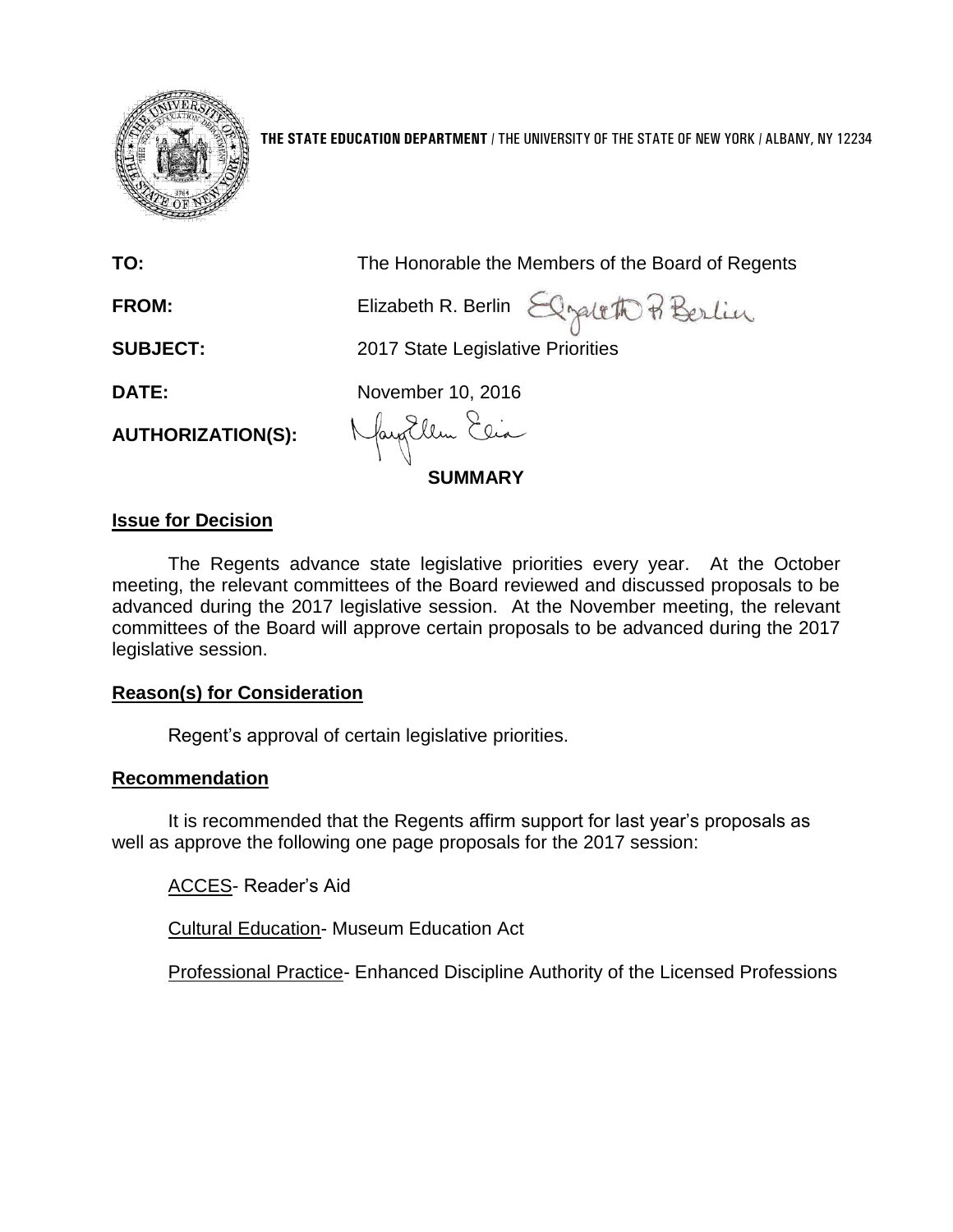

#### THE STATE EDUCATION **DEPARTMENT**

THE UNIVERSITY OF THE STATE OF NEW YORK **ALBANY, NY 12234** 

**EXECUTIVE DEPUTY** COMMISSIONER

T: 518.473.8381

NYSED.GOV ENGAGENY.ORG

# **Enhancing Educational Supports for Students with Disabilities pursuing Post-Secondary Study**

## *THE ISSUE:*

Since enactment in 1936, The Reader's Aid Program has provided funding of up to \$1,000 per student per year to colleges and universities to use on behalf of their students who are blind, deaf, deaf-blind, or hard of hearing. This funding has been used to date to help to meet the costs of note-takers, readers, and interpreter services.

The law, while innovative for its time in recognizing the needs of students with disabilities, must now reflect the challenges faced by such students in the  $21<sup>st</sup>$  century. By limiting funding to be spent by the schools to note-takers, readers, and interpreter services, the current Reader's Aid Program fails to address fully the challenges of today's student as they seek to integrate changing technology with educational goals.

By using existing funding to increase the per student award to the Reader's Aid Program for the first time in over 70 years, participating schools will be better equipped to meet the soaring costs of support services, including interpreter services, for their eligible students.

## *THE SOLUTION:*

The Regents propose legislation that will address the educational needs of a wider range of students as they pursue a broad spectrum of opportunities to meet their educational goals by:

- Increasing the annual aid cap of \$1,000 to \$4,000 per student;
- Expanding eligibility to include within its provisions non-degree granting proprietary schools in New York State;
- Providing for eligibility for students with learning disabilities and print disabilities; and
- Authorizing the use of up to half of the funds for the purchase of assistive technology that would be owned by the student in order to facilitate their continued education.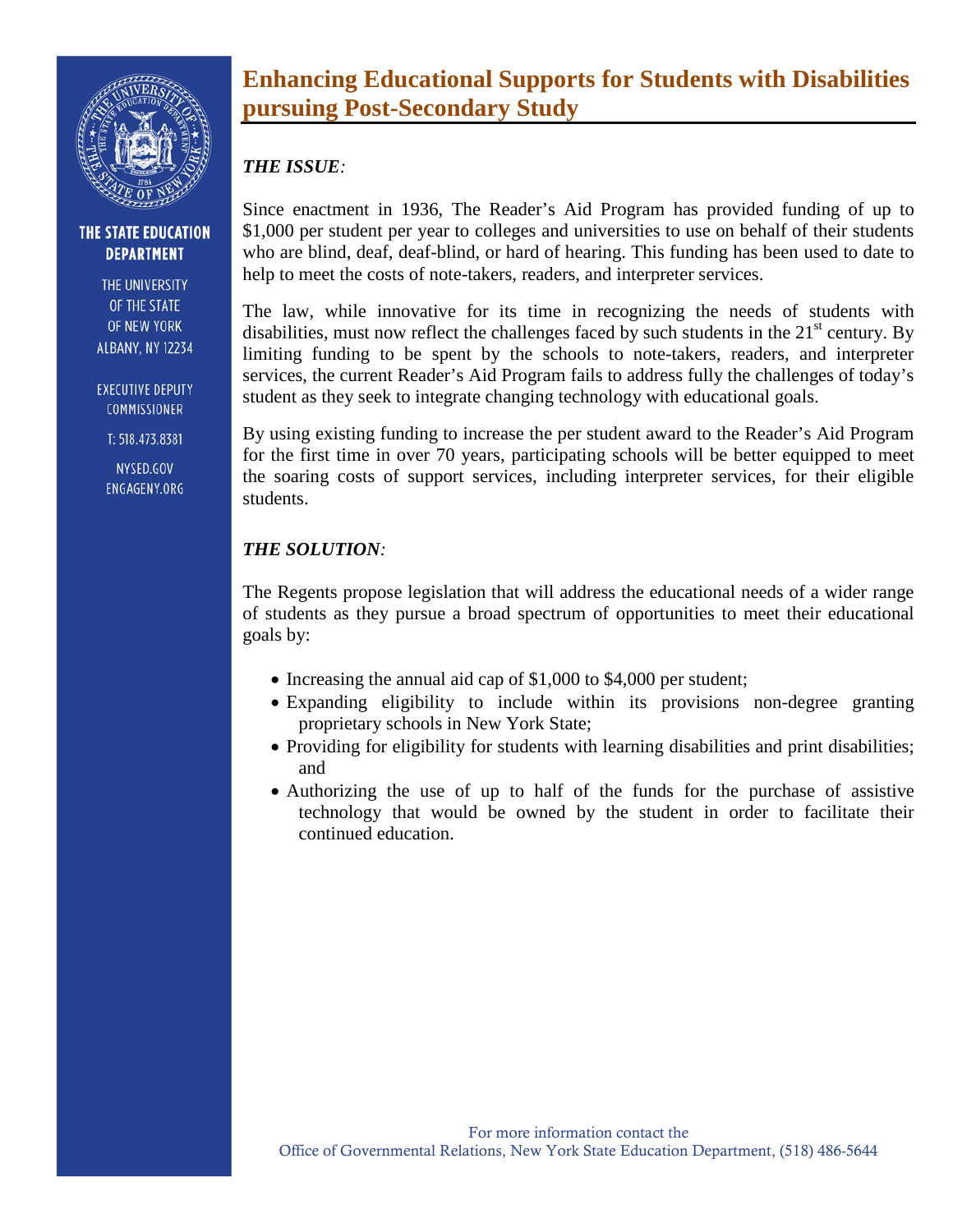

#### THE STATE EDUCATION **DEPARTMENT**

THE UNIVERSITY OF THE STATE OF NEW YORK **ALBANY, NY 12234** 

**EXECUTIVE DEPUTY** COMMISSIONER

T: 518.473.8381

NYSED.GOV ENGAGENY.ORG

## **Expanding Access to Education Programs through Cultural Institutions**

### *THE ISSUE:*

Students from throughout the state must learn how to access, interpret, and analyze information to succeed in the increasingly complex, high-tech world of the 21st century. New York has world-class cultural institutions that have the ability to engage students in unique ways that entertain and excite, helping them to learn critical higherorder thinking skills needed to meet such challenges.

Over 1,500 museums, historical societies, zoos, botanical gardens, aquariums, and cultural arts institutions now provide instruction to over six million children. These cultural institutions receive no direct state support to initiate, expand, and enhance educational services through access to museum collections, scholarship and virtual learning.

Students living in low-income communities in urban, suburban, or rural settings benefit from having access to the type of learning provided by cultural institutions. Fair and equal access to these types of institutions will provide enhanced learning opportunities for these students.

The state should support this programming to better ensure that these unique learning opportunities can be expanded to children and lifelong learners of the state. Cultural institutions, in collaboration with teachers and schools, can design new and innovative museum programs to address such pressing issues as science, anthropology, history, and arts literacy.

## *THE SOLUTION:*

The Department supports enactment of the Museum Education Act supporting the expansion of education programs in cultural institutions.

The Museum Education Act would establish competitive grants to support cultural institutions that seek to establish or improve museum education programs designed to improve and support student learning opportunities, including supporting the development of local curricular aids.